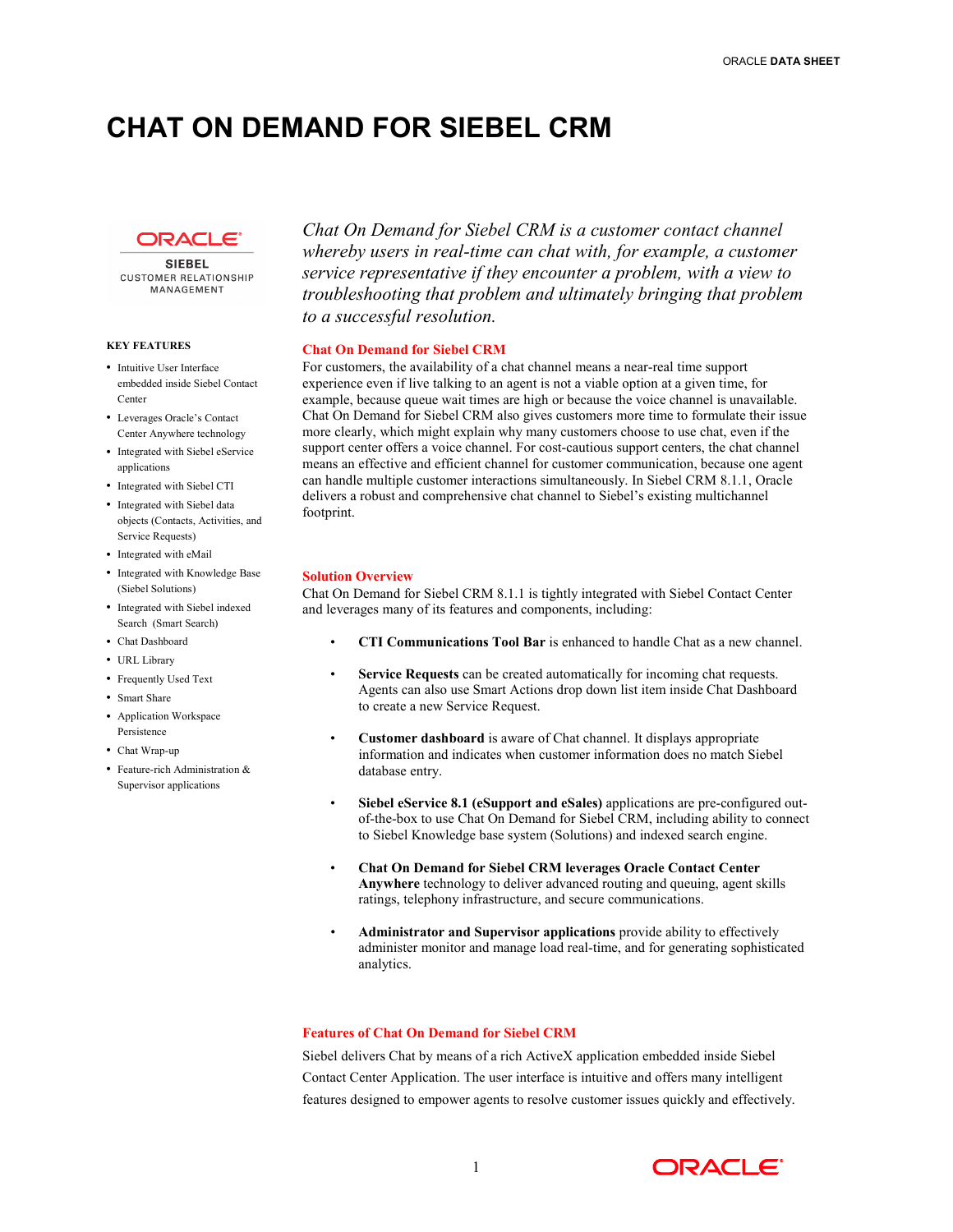| Home   Accounts   31 Contacts   8 Opportunities   8 Quotes   8 Sales Orders   9 Service                                |                 |                              |                   |                                                                                                                    |                |            |                                         |                                |            |               |
|------------------------------------------------------------------------------------------------------------------------|-----------------|------------------------------|-------------------|--------------------------------------------------------------------------------------------------------------------|----------------|------------|-----------------------------------------|--------------------------------|------------|---------------|
| Contacts Home   Contacts List   Consumers List   Personal Contacts List   Charts   Manager's Explorer   Administration |                 |                              |                   |                                                                                                                    |                |            |                                         |                                |            |               |
| Mary TestChat                                                                                                          |                 |                              |                   |                                                                                                                    |                |            | $\triangle$ Chat                        |                                |            | ×             |
| Menu = New Delete Query                                                                                                |                 |                              |                   |                                                                                                                    |                |            | Mary John: 1                            |                                |            | -             |
| Last Name: <sup>*</sup> TestChat                                                                                       |                 | Work Phone #: (800) 222-2222 | Account Name:     |                                                                                                                    |                |            | Area:                                   | Subarea:                       |            |               |
| First Name: <sup>*</sup> Mary                                                                                          | Work Fax #:     |                              | Account Address:  |                                                                                                                    |                |            | Product                                 |                                |            |               |
| Middle Initial:                                                                                                        | Mobile Phone #: |                              | Address Line 2:   |                                                                                                                    |                |            | Summary:                                |                                |            |               |
| Mr/Ms:                                                                                                                 | w Home Phone #  |                              | City:             |                                                                                                                    | States         |            | <b>KB</b> Visited:                      |                                |            | G             |
| Job Title: Movie Theater Attendar                                                                                      |                 | Email: mary.testchat@chat.cc | Zip Code:         |                                                                                                                    | Country:       |            |                                         | Action: Create Service Request |            | $ \circ$      |
|                                                                                                                        |                 |                              |                   |                                                                                                                    |                |            | <b>ANAYAK (17.59:57)</b><br>Hello Mary. |                                |            |               |
| Menu - New Drive                                                                                                       | Query           |                              |                   | More Info   Activities   Notes   Opportunities   Service Requests   Agreements   Attachments   Calendar   Orders W | No Records [D] |            | Mary (18:00:11)                         |                                |            |               |
| <b>New Description</b>                                                                                                 | Type            | Start :                      | End<br><b>Due</b> | Status                                                                                                             | P <sub>1</sub> |            | Hello.                                  |                                |            |               |
|                                                                                                                        |                 |                              |                   |                                                                                                                    |                |            |                                         |                                |            |               |
|                                                                                                                        |                 |                              |                   |                                                                                                                    |                |            |                                         |                                |            |               |
|                                                                                                                        |                 |                              |                   |                                                                                                                    |                |            | Text                                    |                                |            | $\Rightarrow$ |
|                                                                                                                        |                 |                              |                   |                                                                                                                    |                |            |                                         |                                | <b>ABB</b> |               |
|                                                                                                                        |                 |                              |                   |                                                                                                                    |                |            |                                         |                                |            |               |
|                                                                                                                        |                 |                              |                   |                                                                                                                    |                |            |                                         |                                |            |               |
|                                                                                                                        |                 |                              |                   |                                                                                                                    |                |            |                                         |                                |            |               |
|                                                                                                                        |                 |                              |                   |                                                                                                                    |                | $\check{}$ | <b>URL</b>                              |                                | 區          | $\triangle$   |
|                                                                                                                        |                 |                              |                   |                                                                                                                    |                |            |                                         |                                |            |               |

 **e 1: Siebel CRM Chat**

#### **"Have You Tried This?"**

 Knowledge base documents reviewed by the customer before requesting chat are remembered. While customers wait in queue for chat, a targeted search is executed against the entire Knowledge base and articles not already reviewed by the customer are presented.

#### **Chat Dashboard**

 Extending the idea of the persistent customer dashboard in Siebel CRM, each Chat On Demand for Siebel CRM session has its own Chat Dashboard which contains chat request information and a drop down list of Smart Actions among other useful objects.

#### **Knowledge Base Articles Visited**

 Chat On Demand for Siebel CRM 8.1.1 remembers knowledge base articles reviewed in Siebel eService 8.1 before the customer requested to chat. This article list is visible to the agent from inside the Chat Dashboard.

#### **Frequently Used Text**

A universal library of frequently used greetings, responses and other phrases are available

to agents with a click of a button.

#### **Smart Search**

 By click of a button, agents execute full indexed search against the entire Siebel Knowledge base by using selected text of their chat transcript as search criteria.

#### **Smart Share**

By click of a button, agents can share part or all of critical information with the customers.

- Share text highlighted inside any Siebel attribute
- Share case information by simply selecting a Service Request record
- Share resolution information by simply selecting a Solution record

#### **URL Push and URL Library**

 A universal library of important and useful URLs is available by click of a button. Agents can also type a URL manually inside a special text box. The Chat system pushes these URLs out to the customer and directly displays the content of the URL eliminating the need for the customer to manually copy and paste the URL in a browser window.

#### **Spell Checker**

 Chat On Demand for Siebel CRM integrates with Siebel's standard spell checker allowing agents to check chat text for spelling errors before sending to a customer.